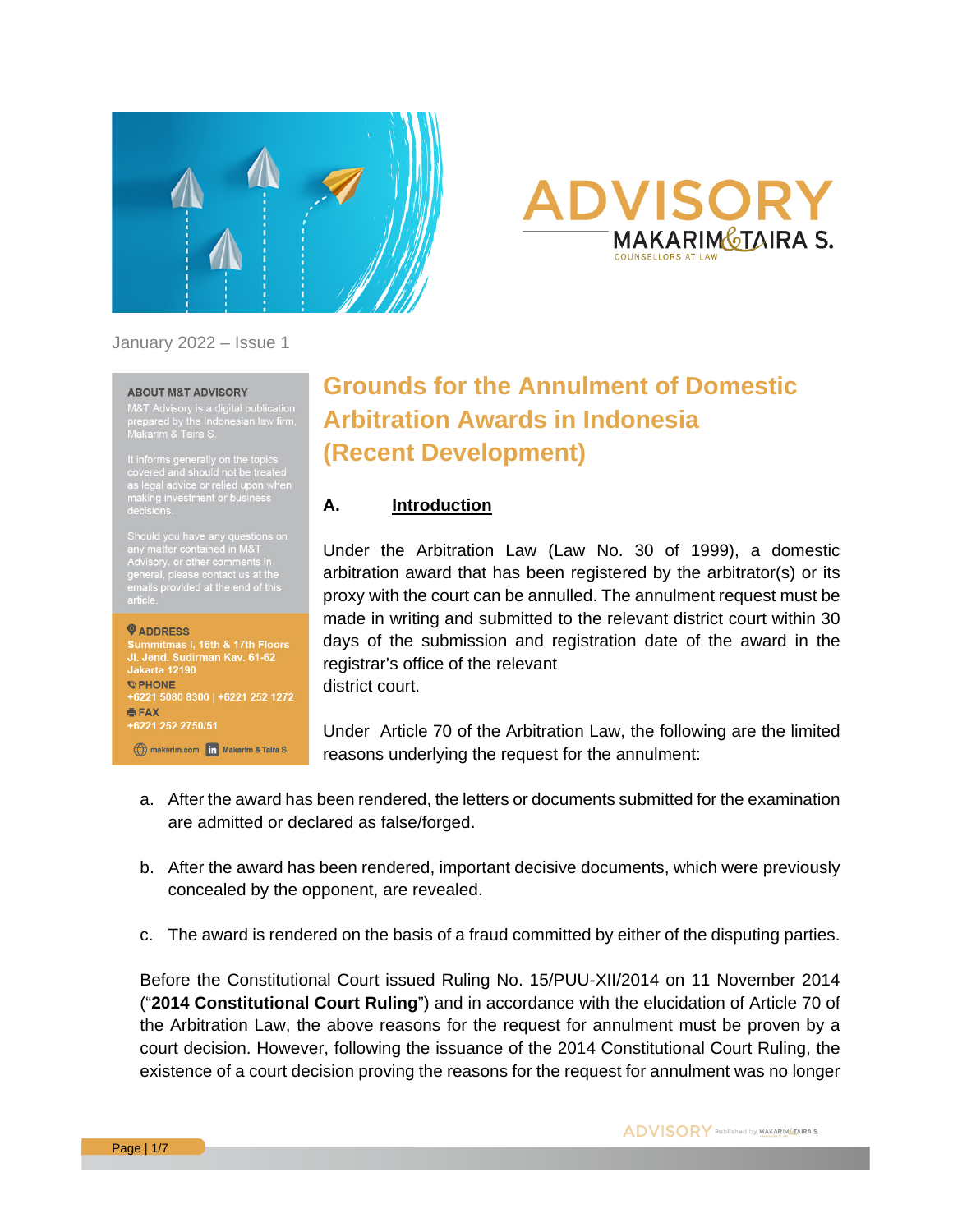required. As a consequence, any party who disagrees with the arbitration award can try to file the request for annulment with the relevant district court.

#### **B. Sample of Cases**

In recent years, the request for the annulment over domestic arbitration awards has become a trend in Indonesia. Nevertheless, we found that the Indonesian courts (which do not apply the stare decisis principle) do not have the same view on the applicability of the limited reasons under Article 70 of the Arbitration Law. From the available court decisions, below are some of the Indonesian courts' views and considerations regarding the request for annulment:

#### (1) Ruling No. 45/Pdt.G.Arbit/2019/PN.Jkt.Pst. dated 16 May 2019

- The Disputing Parties: Sekretaris Kementerian Perencanaan Pembangunan NASIONAL / Sekretaris Utama Badan Perencanaan Pembangunan Nasional (as the Claimant) v. PT Carbon Tropic (as Respondent I), PT Agrotropic Nusantara (as Respondent II), PT Energy Tropic (as Respondent III), and the BANI Arbitral Tribunal (as the Co-Respondent).
- The Claimant's arguments: The Claimant basically argued that:
	- a) after the BANI Arbitration Award was rendered, there were decisive documents concealed by Respondent I (as per Article 70 point (b) of the Arbitration Law), namely when the parties entered into the agreement (containing the arbitration clause), Respondent I was not represented by the authorized president director and Respondent I never informed or provided the document related to the change of Respondent I's president director (the Shareholders Circular Resolutions and its notification from the Ministry of Law and Human Rights).
	- b) Therefore, the agreement (including the arbitration clause) does not bind the parties and could not be used as the basis for Respondent I to file a request for arbitration to BANI. As a consequence, the BANI Arbitration Award was not valid because it was issued by the Arbitral Tribunal which was not authorized to examine and try the request for arbitration filed by Respondent I.
- Respondent I's arguments: Respondent I basically argued that:
	- a) Respondent I never concealed the document related to the change of Respondent I's president director (the Shareholders Circular Resolutions and its notification from the Ministry of Law and Human Rights) and Respondent already informed the Claimant; and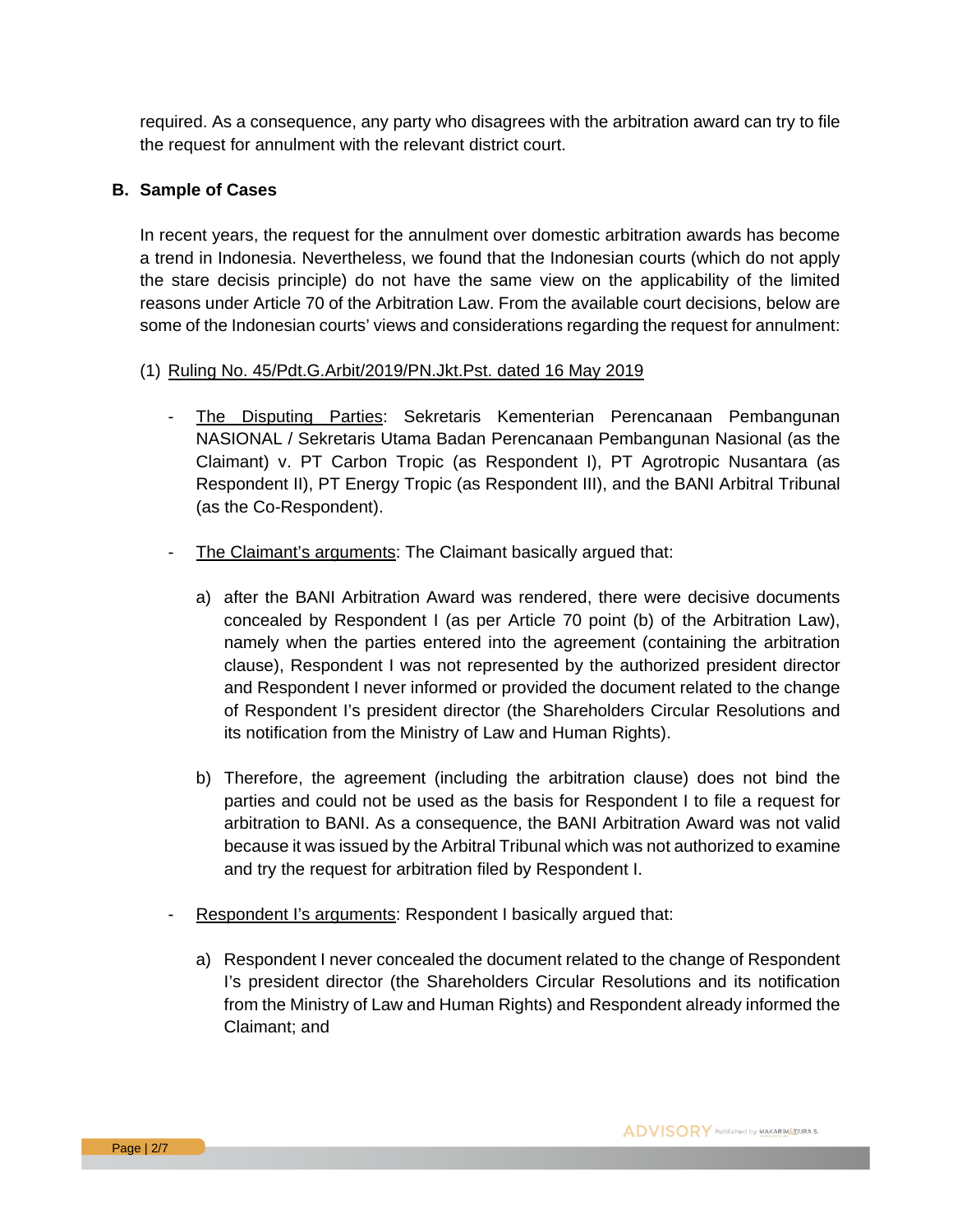- b) in any case, the document related to the change of Respondent I's president director (the Shareholders Circular Resolutions and its notification from the Ministry of Law and Human Rights) is not a decisive document that can change the ruling under the BANI Arbitration Award because there is no dissenting opinion amongst the BANI Arbitral Tribunal (including from the arbitrator nominated by the Claimant).
- District Court's considerations: The District Court's Panel of Judges annulled the BANI Arbitration Award for the following considerations:
	- a) Respondent I was not represented by the authorized president director when they entered into the agreement with the other parties (including the Claimant), and therefore the agreement does not meet the requirements for a valid agreement under Article 1320 of the Indonesian Civil Code. As such, the agreement can be declared null and void.
	- b) from the District Court's Panel of Judges' view, the document related to the change of Respondent I's president director (the Shareholders Circular Resolutions and its notification from the Ministry of Law and Human Rights) is a decisive document concealed by Respondent I as described under Article 70 point (b) of the Arbitration Law. During the court proceedings, Respondent I failed to prove that Respondent I had informed or notified the Claimant about the existence of the document related to the change of Respondent I's president director (the Shareholders Circular Resolutions and its notification from the Ministry of Law and Human Rights).

#### (2) Ruling No. 327 B/Pdt.Sus-Arbt/2021 dated 15 March 2021 jo. Ruling No. 699/Pdt.G /2019/PN.Jkt.Pst. dated 19 May 2020

- The Disputing Parties: PT Juhdi Sakti Engineering (as the Claimant) v. PT Borneo Citra Kaltim Mandiri (as the Respondent), PT India Oil Tank IOT Sangata (as Co-Respondent I) and the BANI Arbitral Tribunal (as Co-Respondent II).
- The Claimant's arguments: The Claimant basically argued that during the arbitration proceedings at BANI, the Respondent submitted documents containing false statement or forged documents as follows:
	- a) the Respondent's false statement related to the amount of the additional works; and
	- b) the Respondent submitted a forged document by fabricating the Audit Report.
- Respondent I's arguments: The Respondent basically argued that: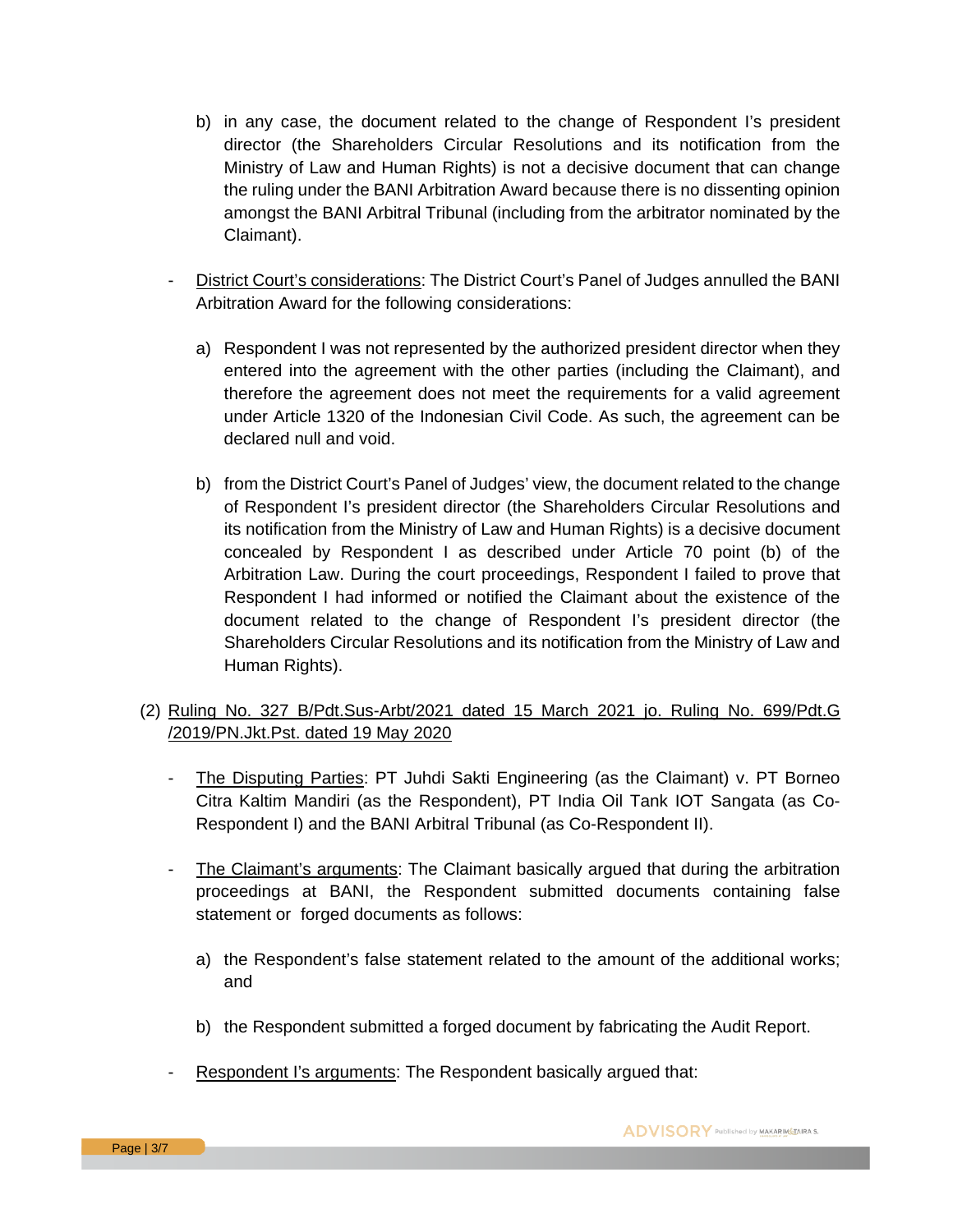- a) the amount of the additional works was granted by the Arbitral Tribunal based on the Audit Report; and
- b) the amount of the additional works should not be disputed anymore by the Claimant because it was based on reconciliation between the parties and the parties already had a clarification meeting.
- District Court's considerations: The District Court's Panel of Judges annulled the BANI Arbitration Award for the following considerations:
	- a) during the court proceedings, the Panel of Judges found that there were 2 versions of the Audit Report submitted as evidence by the Claimant and the Respondent, respectively,
	- b) from the Claimant's version of the Audit Report, it was found that there was no audit on the additional works, while from the Respondent's version of the Audit Report, there was an audit on the additional works (which was used by the Arbitral Tribunal to grant the request on the amount of the additional works),
	- c) the Claimant submitted evidence from the party who conducted the audit and issued the audit report, a clarification letter stating that the audit by the auditor was only related to the Respondent's receivables against the Claimant. As such, there is no audit on the additional works, and
	- d) from the expert statement presented by the Claimant. The phrase "after the award has been rendered, the letters or documents submitted for the examination are admitted or declared as false/forged" under Article 70 point (a) of the Arbitration Law means that after the dispute in the arbitration proceedings is decided, a party may become aware that the letter or document submitted as evidence was false or forged. There is then a statement from a competent party stating that the letter or document submitted as evidence is a false or forged document.
- Supreme Court's considerations: The Supreme Court's justices uphold the District Court by re-emphasizing that, from the statement letter, the auditor never conducted an audit over the additional works and therefore it was proven that there was a forged document added to the audit report.
- (3) Ruling No. 126 B/Pdt.Sus-Arbt/2021 dated 8 February 2021 jo. Ruling No. 66/Pdt.G/2020/PN Btm. Dated 25 June 2020
	- The Disputing Parties: PT Fagioli Lifting and Transportation Indonesia (as the Claimant) v. Badan Arbitrase dan Alternatif Penyelesaian Sengketa Konstruksi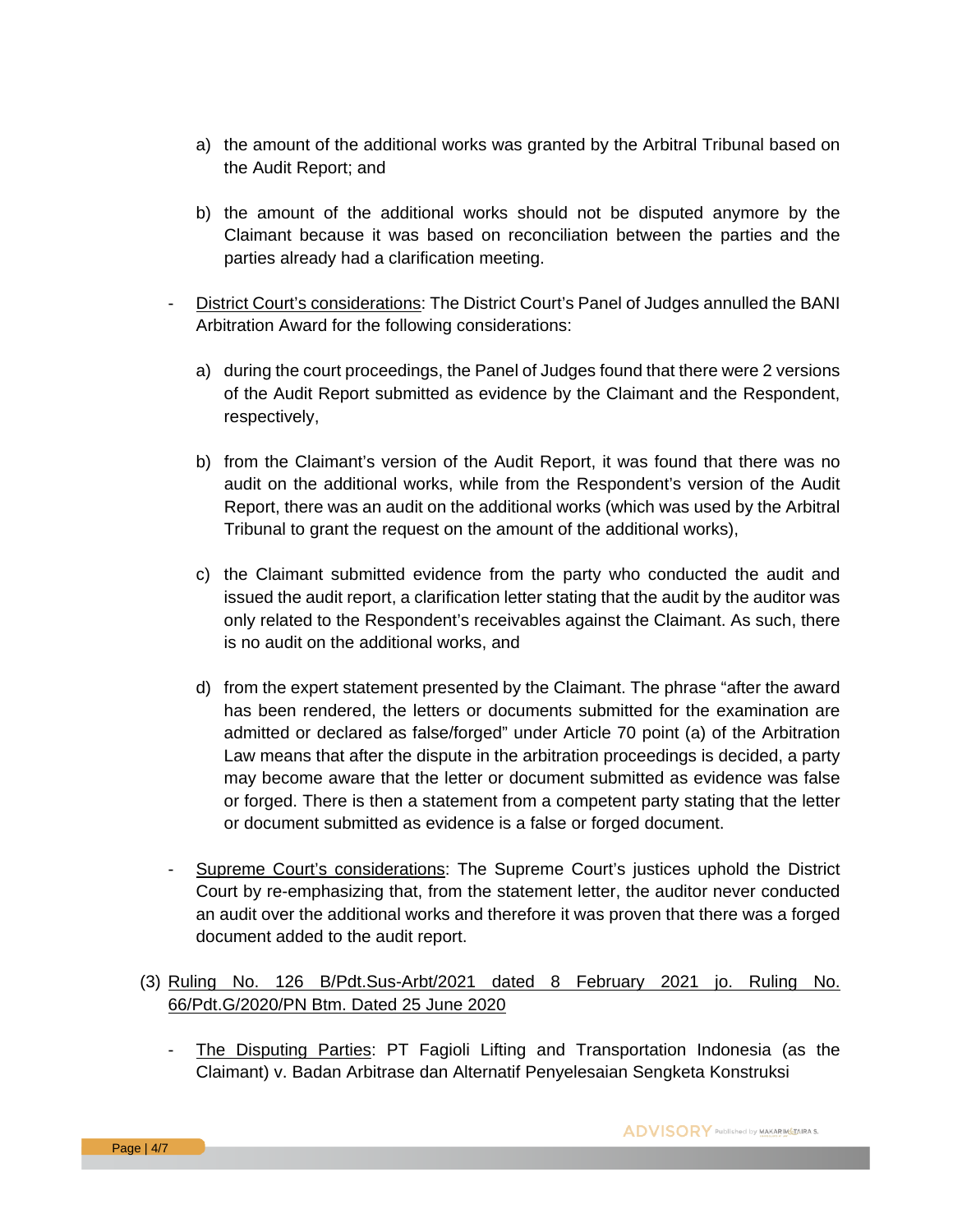- Indonesia (BADAPSKI) (as Respondent I) and PT Waagner Biro Indonesia (as Respondent II).
- The Claimant's arguments: The Claimant basically argued that the arbitration award issued by an arbitration body which based its decision on a fraud committed by Respondent II for the following reasons:
	- a) as a foreign investment company from Italy, the Claimant does not have any Indonesian staff (who understand Bahasa Indonesia language) when the Claimant entered into the Subcontract Agreement with Respondent II,
	- b) during the negotiation of the Subcontract Agreement, there were several changes to the draft. However, Respondent II intentionally did not adjust the Bahasa Indonesia version. As a result, the Subcontract has several clauses where the English version is different with the Bahasa Indonesia version,
	- c) one of the clauses related to arbitration is different (in the English version, the parties agreed to settle disputes at SIAC while in the Bahasa Indonesia version, the dispute settlement shall be referred to BADAPSKI).
- Respondents' arguments: The Respondents basically argued that the arbitration award was not issued by the tribunal based on the fraud committed by Respondent II for the following reasons:
	- a) during the arbitration proceedings, the Claimant (acting in bad faith and without proper and valid reasons) did not attend the hearings, and therefore the Claimant is not entitled to file the request for the annulment of the award,
	- b) BADAPSKI properly commenced the arbitration proceedings based on the Subcontract Agreement,
	- c) during the arbitration proceedings, BADAPSKI's action in evaluating the Subcontract Agreement by using its Bahasa Indonesia version is a proper action based on the Language Law, the Construction Law and the Indonesian Civil Code,
	- d) the reason for the annulment used by the Claimant does not meet the limited reasons under Article 70 of the Arbitration Law because the Claimant only conveyed the negotiation process of the Subcontract Agreement while, in fact, the Claimant indeed signed the Subcontract Agreement.
- District Court's considerations: The District Court's Panel of Judges annulled the BADAPSKI Arbitration Award for the following considerations: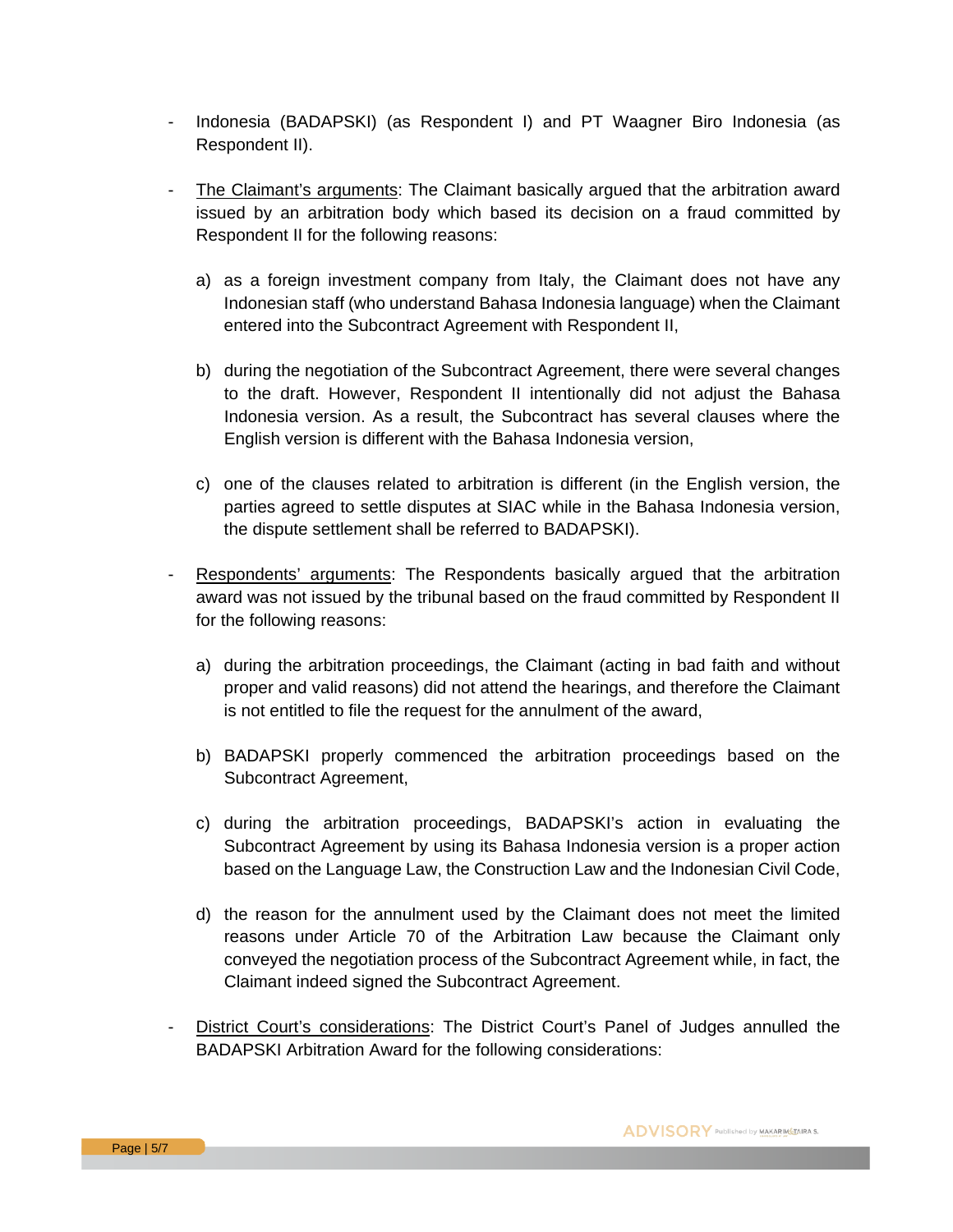- a) under the Subcontract Agreement, the parties agreed that if there was a conflict between languages, the English language should prevail and, in this case, the Claimant referred to the dispute settlement through arbitration at SIAC (by using the English version) while Respondent II referred to the dispute settlement through arbitration at BADAPSKI (by using the Bahasa Indonesia version),
- b) the difference between the Claimant and Respondent II shows that there is no agreement on how to commence the arbitration to settle the dispute,
- c) during the court proceedings, the court found that Respondent I had issued a letter stating that the request for arbitration filed by Respondent II cannot be continued, and therefore,
- d) the arbitration award should be annulled because it was issued based on the existence of fraud committed by a party as regulated under Article 70 point (c) of the Arbitration Law.
- Supreme Court's considerations: The Supreme Court's justices overruled the district court's ruling by stating that the district court's panel of judges had misapplied the law for the following reasons:
	- a) the Subcontract Agreement specifically regulated that arbitration proceedings can be commenced at BADAPSKI before, during or after the commencement of the works, and therefore the district court does not have any jurisdiction to try the dispute between the parties as per the Arbitration Law, and
	- b) the Language Law states that an agreement must be made in Bahasa Indonesia language and if an agreement is made in dual language versions, then Bahasa Indonesia language should prevail. Therefore, there was no fraud during the commencement of the arbitration proceedings at BADAPSKI.

#### **C. Conclusion**

The recent developments on the annulment of a domestic arbitration in Indonesia are as follows:

- (1) after the issuance of the Constitutional Court's Ruling, the requirement to first obtain a court decision to prove fraud as the reasons for the annulment under Article 70 of the Arbitration Law is no longer mandatory.
- (2) the Indonesian court tries and examines the reasons for the annulment under Article 70 of the Arbitration Law on a case-by-case basis and, so farthere have been no clear guidelines on this matter.